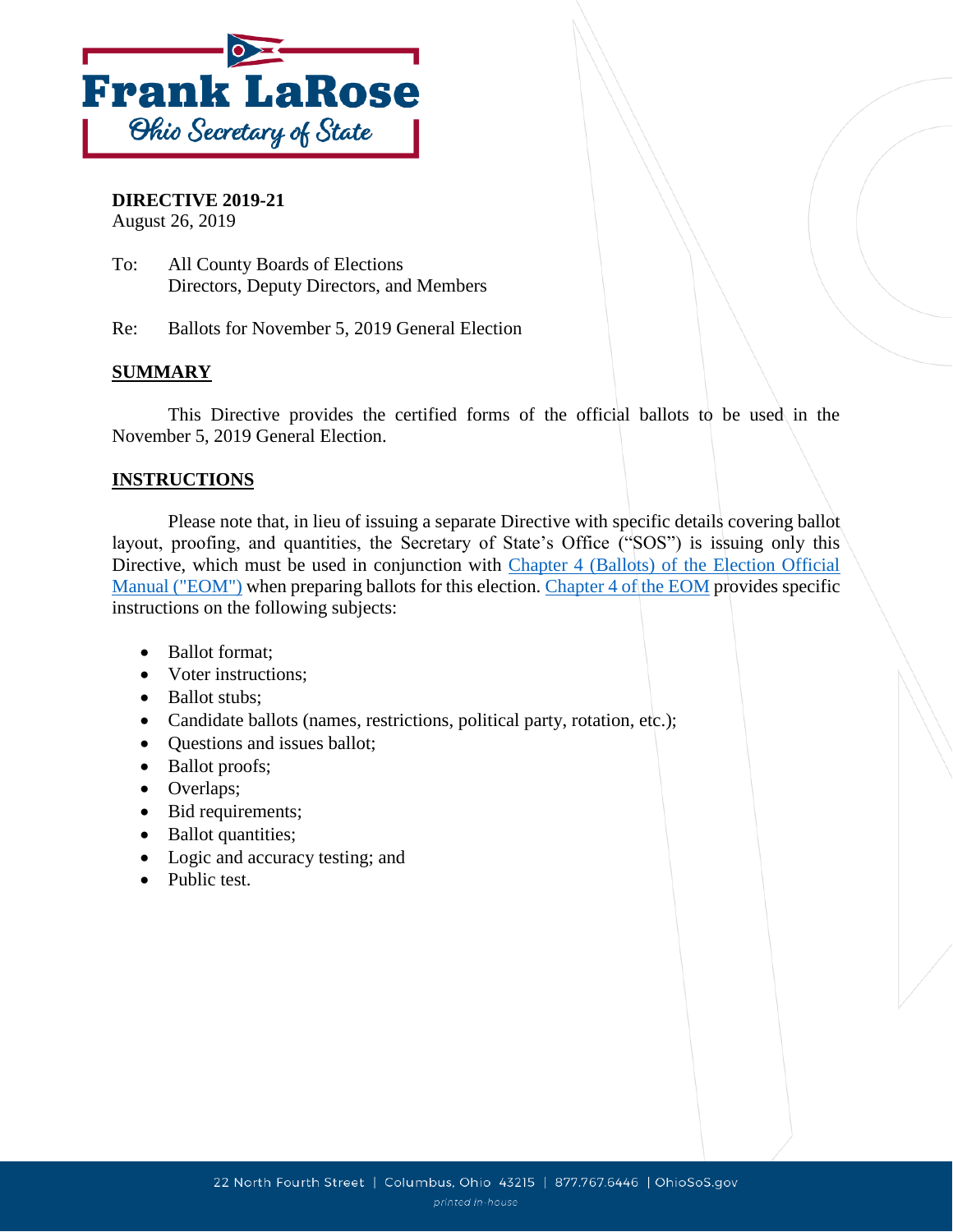#### **I. VERIFYING DISTRICT RELATIONSHIPS**

Before programming any aspect of the central tabulating system for the November 5, 2019 General Election, boards of elections must verify the accuracy of district relationships in the central tabulating system against the county's voter registration system. This is to ensure that each voter receives the correct ballot style (i.e., the correct combination of candidate offices and issues) based upon that voter's residential address.

As a part of the review for accuracy of district relationships between the county's voter registration system and its tabulating system, the board must ensure the following by October 8, 2019:

- 1. The Secretary of State's precinct codes (three alphabet letters) are accurate in the tabulating system and, if appropriate, the county's voter registration system; and
- 2. The precinct names correspond between the two systems.
- **Note:** It is imperative that a board of elections upload to the statewide voter registration database ("SWVRD") any changes to district relationships (including wards and precincts) that have been made locally in the county's voter registration system ("VRS"). Using the report provided by Robin Fields on Wednesday, September 4, 2019, each board must review the report to ensure that all SOS Precinct ID Codes provided on the report match the board's voter registration system. Boards will have until September 13, 2019 to return the reviewed report noting any changes.

In addition, the board must spot-check at least one voter record for each precinct in the SWVRD against the county's VRS to ensure accuracy.

#### **II. OFFICIAL BALLOT FORMS**

The certified ballot forms accompanying this Directive are for offices to be elected at the November 5, 2019 General Election. The names of all candidates, who have not withdrawn pursuant to R.C. 3513.31, must be arranged, rotated, and printed upon the ballot in accordance with the provisions of R.C. Chapters 3505, 3506, and 3513 and [Chapter 4 of the EOM.](https://www.sos.state.oh.us/globalassets/elections/directives/2016/dir2016-22_eom-ch_04.pdf)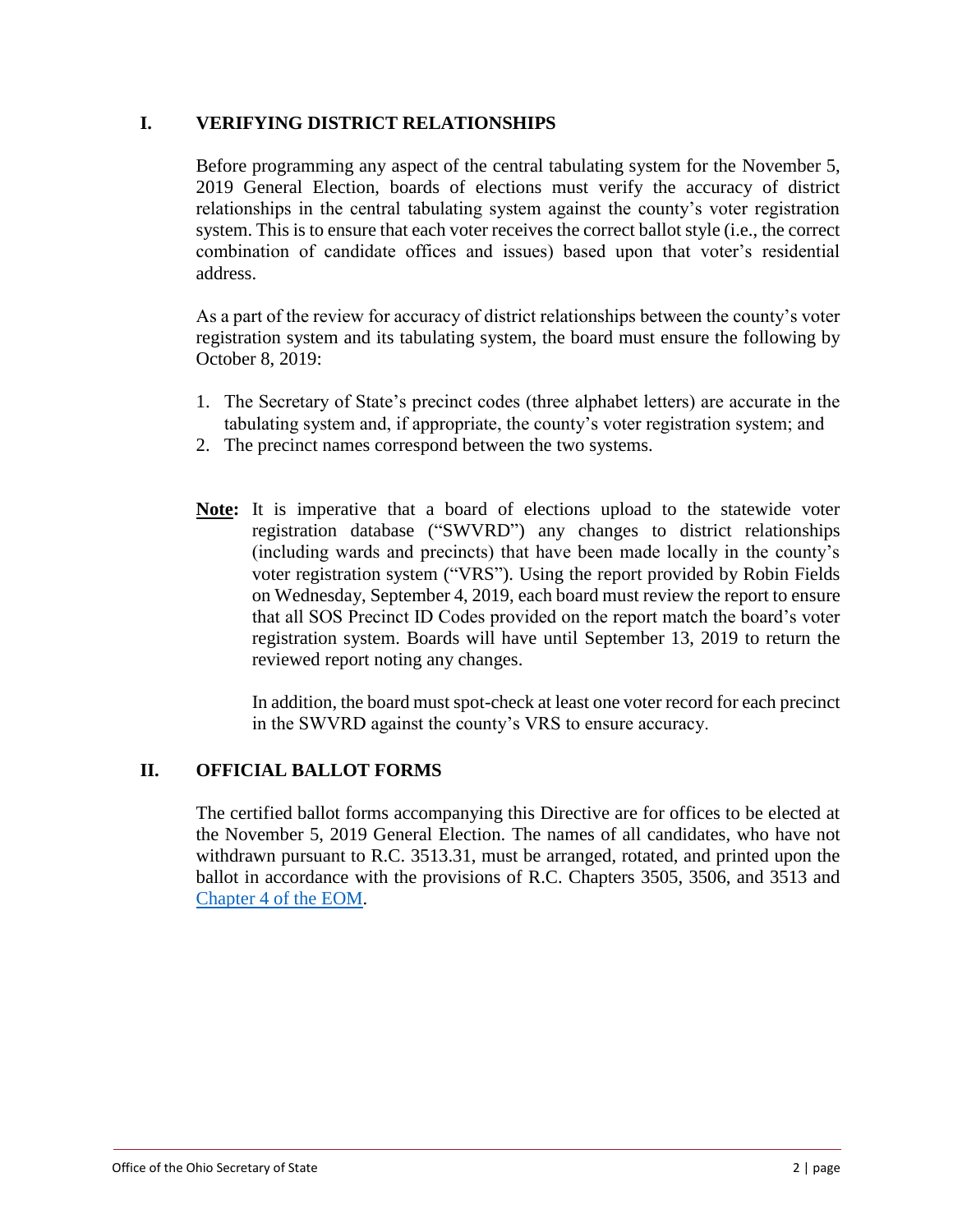#### **A. Statutory Municipalities v. Home Rule Municipalities**

A statutory municipal corporation is a city or village that is governed by the general laws of Ohio (i.e., the Revised Code). In contrast, a municipal corporation that has adopted a form of limited home rule may have adopted provisions governing elections for municipal offices or issues that differ from general statutory provisions. If specific home rule provisions relating to elections cannot be harmonized with the statutory provisions, the home rule provisions will control the elections of the home rule municipality. Questions about the applicability or implementation of home rule provisions should be directed to the municipal corporation's legal counsel.

#### **B. Order of Offices for all Candidate Ballots<sup>1</sup>**

If your county has partisan and nonpartisan city and village offices, please pay particular attention to the order of offices for each precinct. The ballot order must have the partisan offices listed first, followed by Judge of the Municipal Court and Clerk of Municipal Court, which are followed by the other nonpartisan offices. The names of all candidates, who have not withdrawn pursuant to R.C. 3513.31, must be arranged, rotated, and printed upon the ballot in accordance with the provisions of Ohio Revised Code Chapters 3505, 3506, and 3513 and [Chapter 4 of the EOM.](https://www.sos.state.oh.us/globalassets/elections/directives/2016/dir2016-22_eom-ch_04.pdf)

Offices for which candidates may be elected are presented on the ballot first, followed by the questions and issues. The order of offices for the November 5, 2019 General Election shall be as follows:

#### **1. Partisan City Offices**

- 1. Mayor
- 2. President of Council
- 3. Auditor
- 4. Treasurer
- 5. Director of Law
- 6. Member of Council at Large
- 7. Member of Council Ward

 $\overline{\phantom{a}}$ 

<sup>&</sup>lt;sup>1</sup> R.C. 3513.13; If a city or village has adopted a charter or one of the three alternate forms of home rule government set forth in Revised Code Chapter 705 (i.e., commission plan, city manager plan, or federal plan), you must refer to the charter or appropriate provisions of R.C. Chapter 705 to determine the following: what officers are to be elected; the term of each office to be elected; the method of nomination (e.g., partisan primary election, nonpartisan primary election, or nominating petition) for each office; and the form of the ballot, if such ballot is prescribed by charter.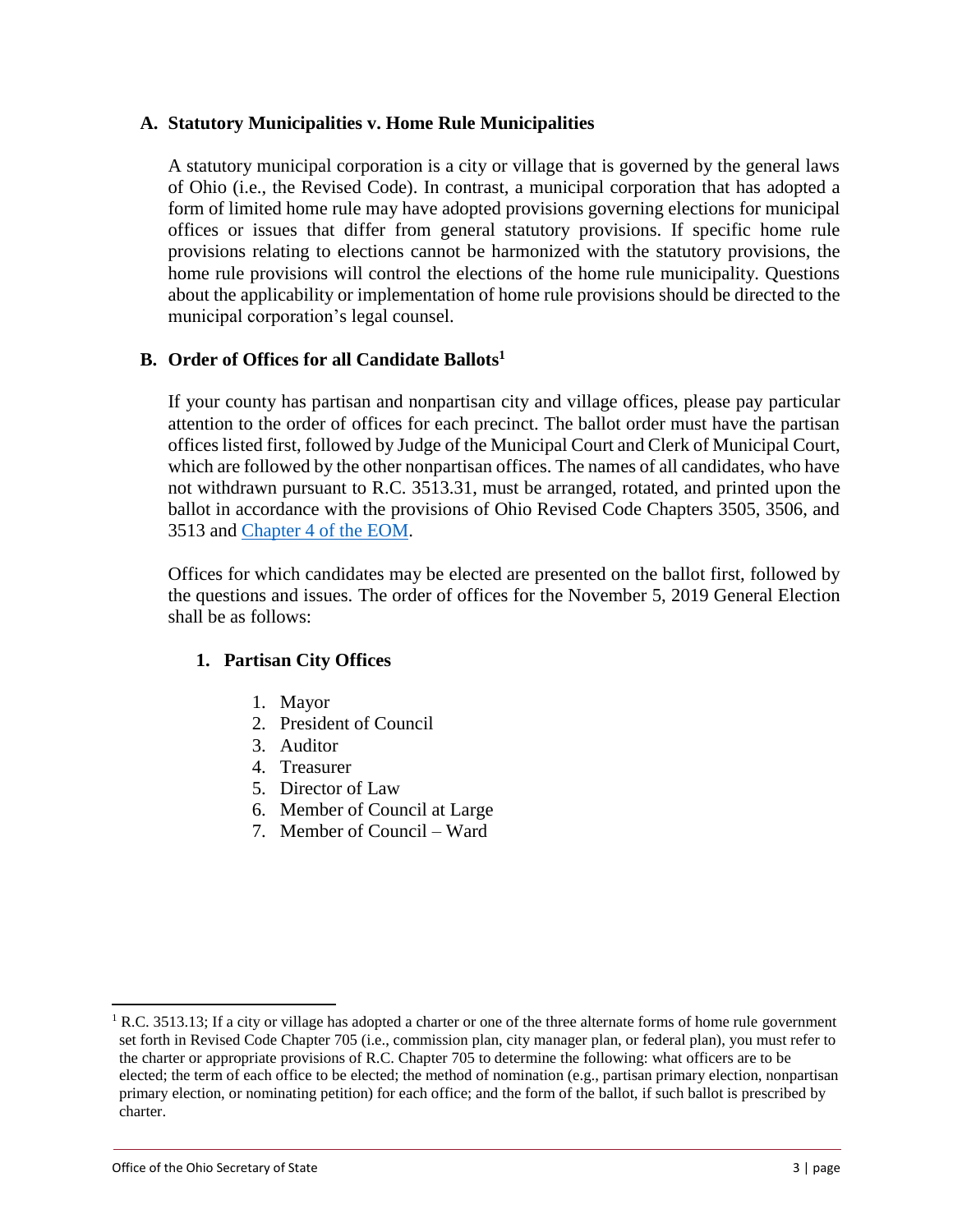#### **2. Partisan Village Offices**

- 1. Mayor
- 2. Clerk-Treasurer
- 3. Clerk
- 4. Treasurer
- 5. Member of Council
- 6. Member of Board of Trustees of Public Affairs

#### **3. Nonpartisan Offices**

- 1. Judge of Municipal Court
- 2. Clerk of Municipal Court
- 3. City Offices (order of offices same as above)
- 4. Village Offices (order of offices same as above)
- 5. Township Trustees
- 6. Township Fiscal Officer
- 7. Member of Governing Board of Educational Service Center
- 8. Member of Board of Education (City, Local and Exempted Village)

### **4. Write-In Vote Blank Spaces<sup>2</sup>**

A write-in space must be provided on the ballot for every office for which the board of elections has received a valid declaration of intent to be a write-in candidate. If there is both a full and an unexpired term for the same office, place the full term first followed by the unexpired term.

#### **C. Official Questions and Issues Ballot**

Offices for which candidates may be nominated or elected are presented on the ballot first, followed by the questions and issues. The Official Questions and Issues Ballot must be used for all voting systems. The attached ballot form contains examples of some of the local questions and issues that may appear on the ballot in your county. Not every category or type of question/issue will appear on every ballot in every county, so please apply as much of the form as is appropriate to the ballots in your county.

Additional instructions on headings, ballot language, and percentage of votes can be found in [Chapter 4 of the EOM.](https://www.sos.state.oh.us/globalassets/elections/directives/2016/dir2016-22_eom-ch_04.pdf)

 $\overline{\phantom{a}}$ 

<sup>2</sup> R.C. 3513.041; R.C. 3513.14.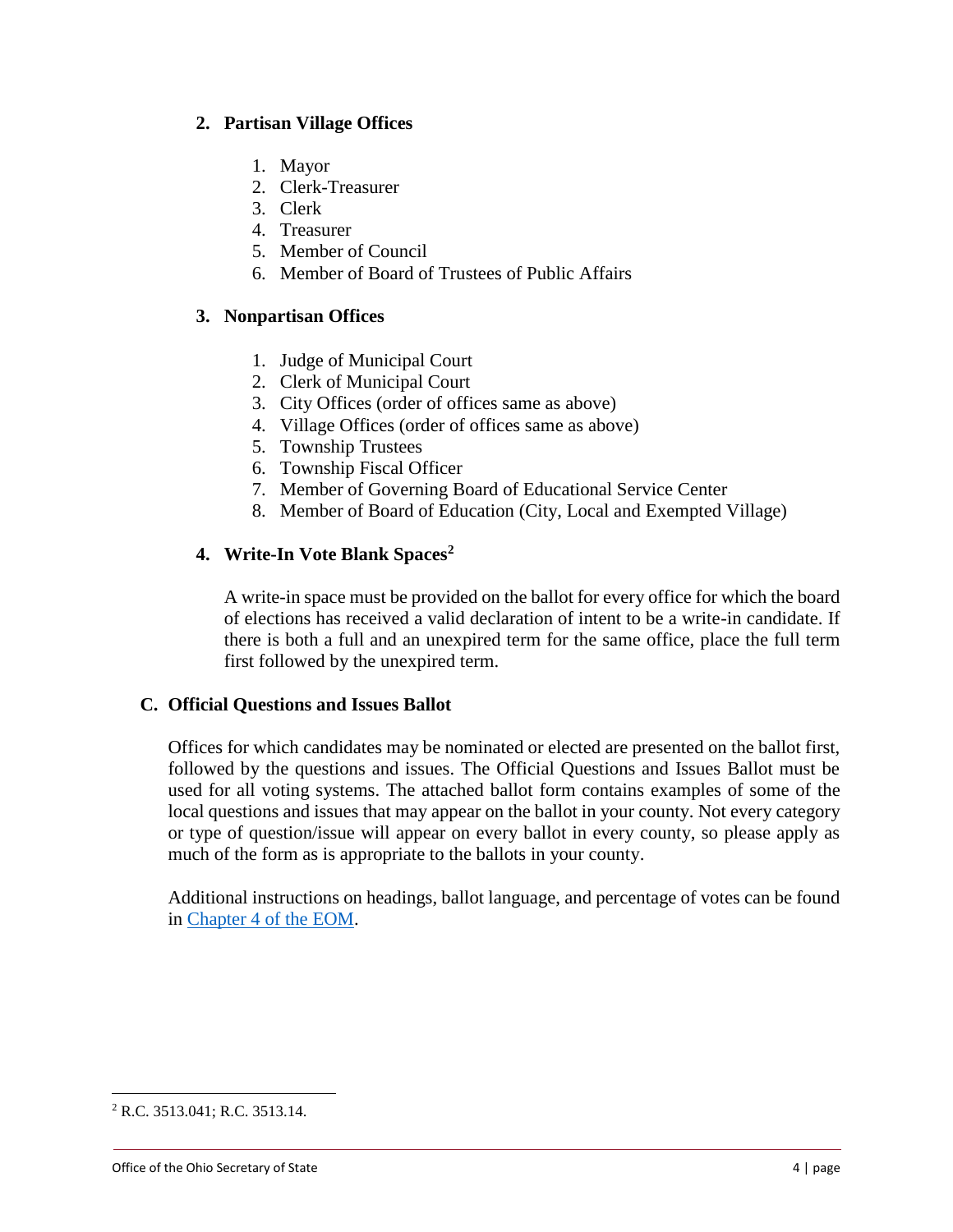Questions and issues must be grouped together in the following political subdivision order for elections held in 2019:

- 1. Township
- 2. School and other districts
- 3. County
- 4. Municipal

No statewide issue will appear on the November 5, 2019 General Election ballot.

Each board of elections may determine the specific order in which the questions/issues within each group are placed on the ballot in that county, however, a board should adopt a method for doing so (i.e., ordered alphabetically or by date filed, etc.). Absentee ballots must contain identical ordering of issues within groups to regular ballots.

Please review the appropriate sections of the Ohio Revised Code, local charter (if applicable), and the [Questions and Issues Handbook](https://www.sos.state.oh.us/globalassets/elections/eoresources/general/questionsandissues.pdf) for ballot language and formats that are not on the attached Official Questions and Issues Ballot.

#### **D. Absentee Ballots<sup>3</sup>**

Each board of elections must have absentee ballots printed and ready for use **by Friday,** September 20, 2019 (46 days<sup>4</sup> before the November 5, 2019 General Election) for Uniformed and Overseas Citizens Absentee Voting Act ("UOCAVA") voters, and by October 8, 2019 for regular (non-UOCAVA) absentee voters.

A copy of each absentee ballot (candidates and questions and issues) must be sent to the Secretary of State's Office at least 47 days before the election, by Thursday, September 19, 2019. Please upload the absentee ballot files to the SharePoint site.

If you have any questions regarding this Directive or [Chapter 4 of the EOM,](https://www.sos.state.oh.us/globalassets/elections/directives/2016/dir2016-22_eom-ch_04.pdf) please contact please contact the Secretary of State's elections counsel at (614) 728-8789.

Yours in service, there Frank LaRose

Ohio Secretary of State

 $\overline{a}$ 

<sup>3</sup> R.C. 3509.01; R.C. 3511.04.

<sup>4</sup> Substitute House Bill 41, passed by the 132nd General Assembly, changed this from 45 days to 46 days.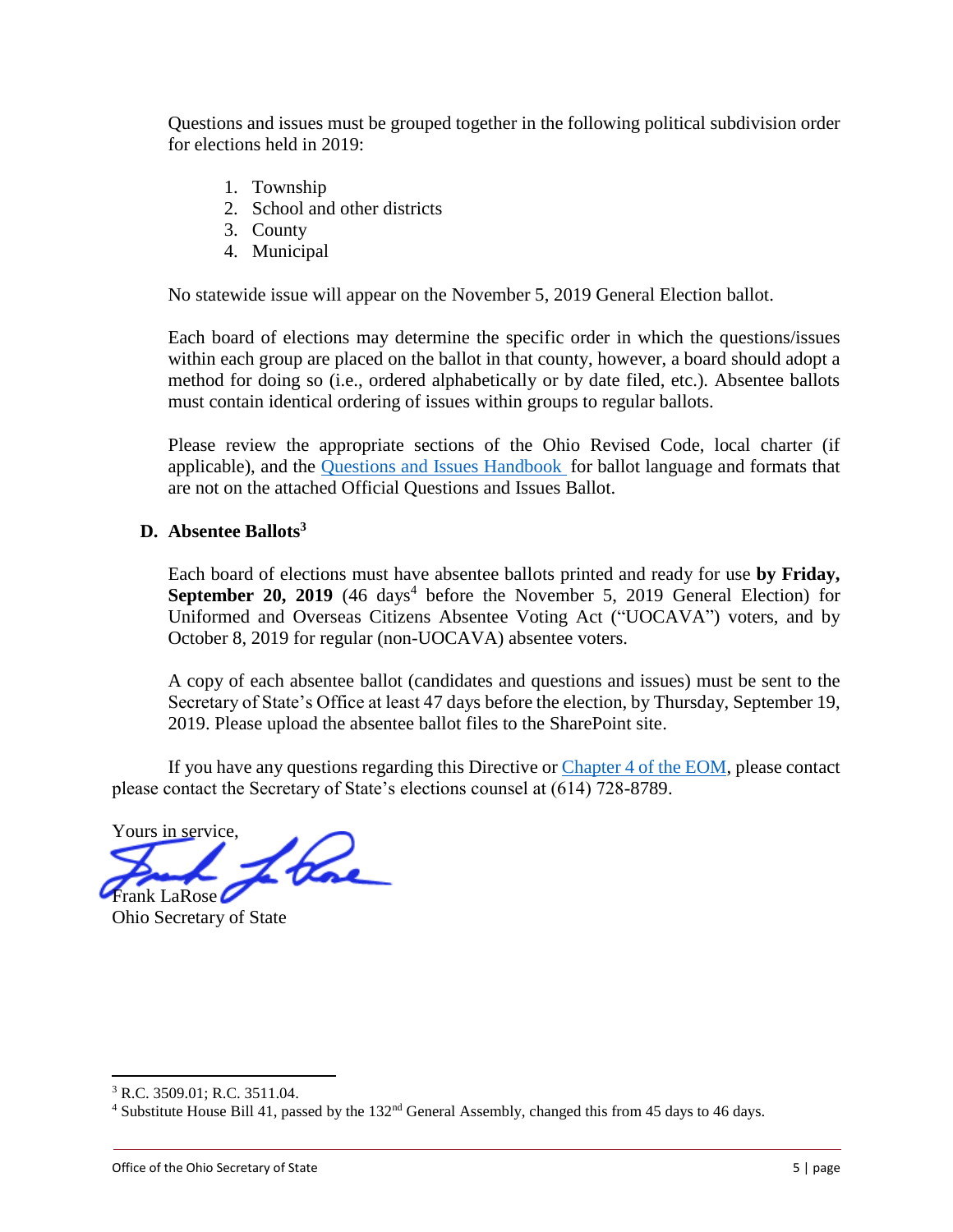**NOTE**: If your county has partisan and nonpartisan city and village offices, the partisan city or village offices must appear first on the ballot, followed by judge and clerk of municipal court (if applicable) and then the nonpartisan city or village offices.

# **OFFICIAL GENERAL ELECTION BALLOT**

| A<br><b>County</b>                                                                                                                                                               | Β<br><b>General Election</b>                                                                | $\mathbf C$<br><b>November 5, 2019</b>                                                                                                                                                                                                                                            |  |  |
|----------------------------------------------------------------------------------------------------------------------------------------------------------------------------------|---------------------------------------------------------------------------------------------|-----------------------------------------------------------------------------------------------------------------------------------------------------------------------------------------------------------------------------------------------------------------------------------|--|--|
| <b>Instructions to Voter</b>                                                                                                                                                     | <b>CITY OF</b>                                                                              | <b>For Member of Council</b><br>Ward)<br>(Vote for not more than 1)<br>○ Print Candidate Name<br>(Insert party affiliation or ballot<br>designation, if any)                                                                                                                      |  |  |
| To vote: completely darken<br>the oval $($ $\bullet)$ to the left of                                                                                                             | <b>For Mayor</b><br>(Vote for not more than 1)                                              |                                                                                                                                                                                                                                                                                   |  |  |
| your choice.<br>Note the permitted number of                                                                                                                                     | $\circ$ Print Candidate Name<br>(Insert party affiliation or ballot<br>designation, if any) |                                                                                                                                                                                                                                                                                   |  |  |
| choices directly below the title<br>of each candidate office. Do<br>not mark the ballot for more                                                                                 | ◯ Print Candidate Name<br>(Insert party affiliation or ballot<br>designation, if any)       | ○ Print Candidate Name<br>(Insert party affiliation or ballot<br>designation, if any)                                                                                                                                                                                             |  |  |
| choices than allowed.                                                                                                                                                            | <b>For President of Council</b>                                                             | <b>VILLAGE OF</b>                                                                                                                                                                                                                                                                 |  |  |
| If you mark the ballot for more<br>choices than permitted, that<br>contest or question will not be                                                                               | (Vote for not more than 1)<br>◯ Print Candidate Name<br>(Insert party affiliation or ballot | <b>For Mayor</b><br>(Vote for not more than 1)                                                                                                                                                                                                                                    |  |  |
| counted.<br>To vote for a write-in                                                                                                                                               | designation, if any)<br>O Print Candidate Name                                              | ○ Print Candidate Name<br>(Insert party affiliation or ballot<br>designation, if any)                                                                                                                                                                                             |  |  |
| candidate: completely<br>darken the oval $($ $\bullet)$ to the                                                                                                                   | (Insert party affiliation or ballot<br>designation, if any)                                 | $\circ$ Print Candidate Name<br>(Insert party affiliation or ballot                                                                                                                                                                                                               |  |  |
| left of the blank line and write<br>in the candidate's name. Only                                                                                                                | <b>For Auditor</b><br>(Vote for not more than 1)                                            | designation, if any)<br><b>For Clerk-Treasurer</b>                                                                                                                                                                                                                                |  |  |
| votes cast for candidates who<br>filed as write-in candidates                                                                                                                    | ◯ Print Candidate Name<br>(Insert party affiliation or ballot                               | (Vote for not more than 1)                                                                                                                                                                                                                                                        |  |  |
| can be counted.                                                                                                                                                                  | designation, if any)<br>O Print Candidate Name                                              | ○ Print Candidate Name<br>(Insert party affiliation or ballot<br>designation, if any)<br>$\circ$ Print Candidate Name<br>(Insert party affiliation or ballot<br>designation, if any)<br><b>For Clerk</b>                                                                          |  |  |
| Do not write in a candidate's<br>name if that person's name<br>already is printed on the ballot                                                                                  | (Insert party affiliation or ballot<br>designation, if any)                                 |                                                                                                                                                                                                                                                                                   |  |  |
| for that same contest.                                                                                                                                                           | <b>For Treasurer</b><br>(Vote for not more than 1)                                          |                                                                                                                                                                                                                                                                                   |  |  |
| If you make a mistake<br>or want to change your<br>vote: return your ballot to an<br>election official and get a new<br>ballot. You may ask for a new<br>ballot up to two times. | $\circ$ Print Candidate Name<br>(Insert party affiliation or ballot<br>designation, if any) | (Vote for not more than 1)<br>$\circ$ Print Candidate Name                                                                                                                                                                                                                        |  |  |
|                                                                                                                                                                                  | O Print Candidate Name<br>(Insert party affiliation or ballot                               | (Insert party affiliation or ballot<br>designation, if any)<br>◯ Print Candidate Name<br>(Insert party affiliation or ballot<br>designation, if any)<br><b>For Treasurer</b><br>(Vote for not more than 1)<br>$\circ$ Print Candidate Name<br>(Insert party affiliation or ballot |  |  |
|                                                                                                                                                                                  | designation, if any)<br><b>For Director of Law</b>                                          |                                                                                                                                                                                                                                                                                   |  |  |
|                                                                                                                                                                                  | (Vote for not more than 1)<br>$\circ$ Print Candidate Name                                  |                                                                                                                                                                                                                                                                                   |  |  |
|                                                                                                                                                                                  | (Insert party affiliation or ballot<br>designation, if any)                                 |                                                                                                                                                                                                                                                                                   |  |  |
|                                                                                                                                                                                  | ○ Print Candidate Name<br>(Insert party affiliation or ballot<br>designation, if any)       | designation, if any)<br>$\circ$ Print Candidate Name<br>(Insert party affiliation or ballot                                                                                                                                                                                       |  |  |
|                                                                                                                                                                                  | <b>For Member of Council</b><br>at Large<br>(Vote for not more than ____)                   | designation, if any)                                                                                                                                                                                                                                                              |  |  |
|                                                                                                                                                                                  |                                                                                             | <b>For Member of Council</b><br>(Vote for not more than ____)                                                                                                                                                                                                                     |  |  |
|                                                                                                                                                                                  | ○ Print Candidate Name<br>(Insert party affiliation or ballot<br>designation, if any)       | ◯ Print Candidate Name<br>(Insert party affiliation or ballot<br>designation, if any)                                                                                                                                                                                             |  |  |
|                                                                                                                                                                                  | O Print Candidate Name<br>(Insert party affiliation or ballot<br>designation, if any)       | ◯ Print Candidate Name<br>(Insert party affiliation or ballot<br>designation, if any)                                                                                                                                                                                             |  |  |
|                                                                                                                                                                                  |                                                                                             | Page 1 of 4                                                                                                                                                                                                                                                                       |  |  |
| 001<br><b>TWP A</b><br>A                                                                                                                                                         | Β<br>0001:1<br>This CAMDLE hollet provides the CODDECT TITLES and ODDED OF OFFICES for      | $\mathbf C$<br>001                                                                                                                                                                                                                                                                |  |  |

08/20/2019 This **SAMPLE** ballot provides the **CORRECT TITLES** and **ORDER OF OFFICES** for ballot layout for candidates for the November 2019 General Election. The space for a write-in candidate should be provided only if applicable. See ballot layout directive.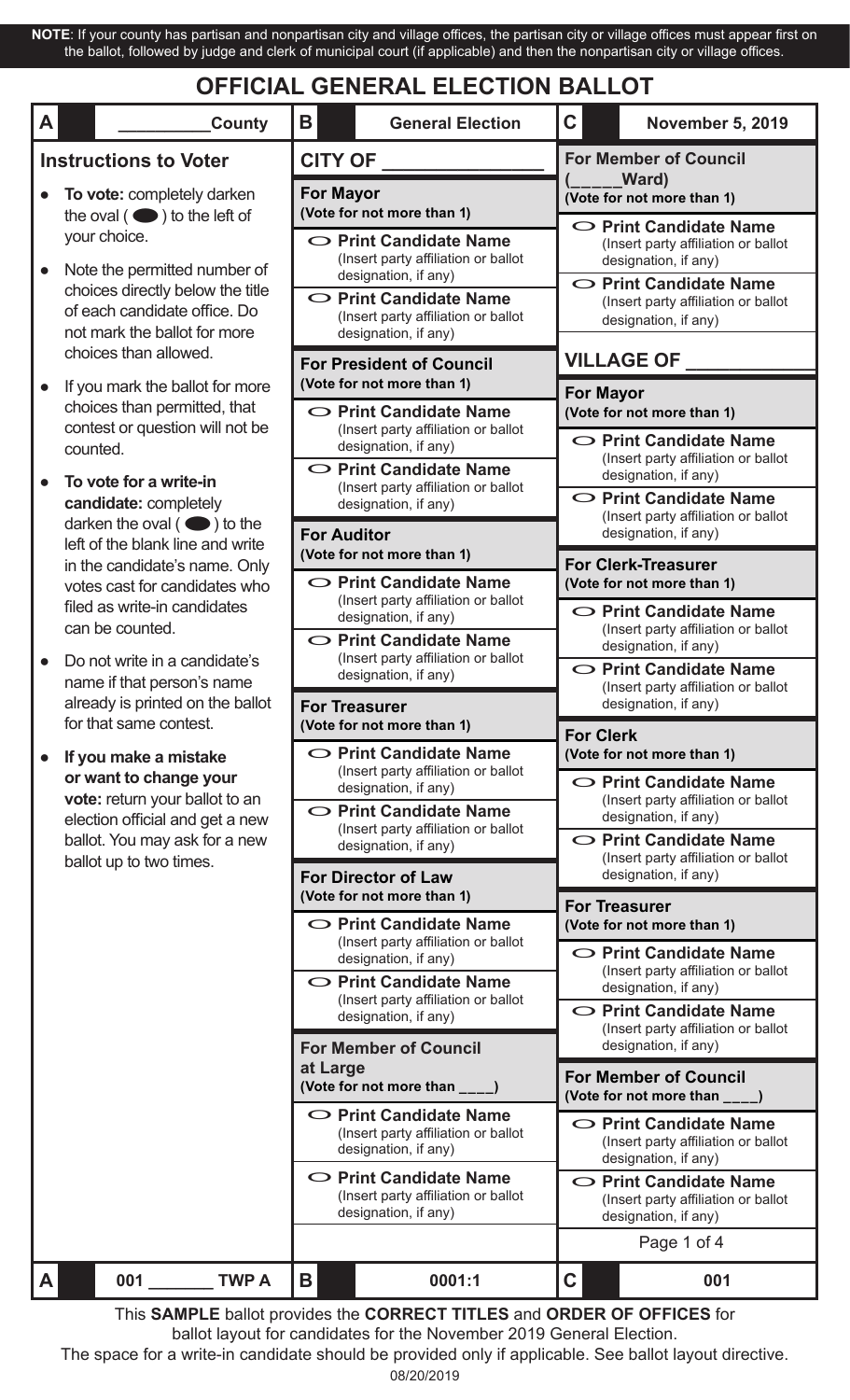**NOTE**: If your county has partisan and nonpartisan city and village offices, the partisan city or village offices must appear first on the ballot, followed by judge and clerk of municipal court (if applicable) and then the nonpartisan city or village offices.

## **OFFICIAL GENERAL ELECTION BALLOT**

| D<br>County                                                                                                                 | E.<br><b>General Election</b>                                                                | F.<br><b>November 5, 2019</b>                                                                                           |  |  |  |
|-----------------------------------------------------------------------------------------------------------------------------|----------------------------------------------------------------------------------------------|-------------------------------------------------------------------------------------------------------------------------|--|--|--|
| For Member of Board of<br><b>Trustees of Public Affairs</b><br>(Vote for not more than ____)                                | <b>For Member of Council</b><br><b>Ward</b><br>(Vote for not more than 1)                    | <b>COUNTY</b><br><b>EDUCATIONAL SERVICE</b><br><b>CENTER</b>                                                            |  |  |  |
| $\circ$ Print Candidate Name<br>(Insert party affiliation or ballot<br>designation, if any)<br>$\circ$ Print Candidate Name | ○ Print Candidate Name<br>$\circ$ Print Candidate Name                                       | <b>For Member of Governing</b><br><b>Board of Educational Service</b><br><b>Center</b><br>(Vote for not more than ____) |  |  |  |
| (Insert party affiliation or ballot<br>designation, if any)                                                                 | <b>VILLAGE OF __</b><br><b>For Mayor</b>                                                     |                                                                                                                         |  |  |  |
| <b>MUNICIPAL COURT</b>                                                                                                      | (Vote for not more than 1)                                                                   | O Print Candidate Name<br>◯ Print Candidate Name                                                                        |  |  |  |
| <b>For Judge of Municipal Court</b>                                                                                         | $\circ$ Print Candidate Name<br>○ Print Candidate Name                                       | <b>SCHOOL</b>                                                                                                           |  |  |  |
| (Full term commencing XX-XX-20XX)<br>(Vote for not more than 1)                                                             | <b>For Clerk-Treasurer</b><br>(Vote for not more than 1)                                     | <b>DISTRICT</b>                                                                                                         |  |  |  |
| $\circ$ Print Candidate Name<br>$\circ$ Print Candidate Name                                                                | ○ Print Candidate Name                                                                       | For Member of Board of<br><b>Education</b>                                                                              |  |  |  |
|                                                                                                                             | ○ Print Candidate Name                                                                       | (Vote for not more than ____)                                                                                           |  |  |  |
| <b>For Clerk of Municipal Court</b><br>(Vote for not more than 1)                                                           | <b>For Clerk</b><br>(Vote for not more than 1)                                               | ◯ Print Candidate Name<br>$\circ$ Print Candidate Name                                                                  |  |  |  |
| ○ Print Candidate Name                                                                                                      | O Print Candidate Name                                                                       |                                                                                                                         |  |  |  |
| $\circ$ Print Candidate Name                                                                                                | O Print Candidate Name                                                                       |                                                                                                                         |  |  |  |
| <b>CITY OF</b>                                                                                                              | <b>For Treasurer</b>                                                                         |                                                                                                                         |  |  |  |
| <b>For Mayor</b>                                                                                                            | (Vote for not more than 1)                                                                   |                                                                                                                         |  |  |  |
| (Vote for not more than 1)                                                                                                  | O Print Candidate Name                                                                       |                                                                                                                         |  |  |  |
| ○ Print Candidate Name                                                                                                      | O Print Candidate Name                                                                       |                                                                                                                         |  |  |  |
| $\circ$ Print Candidate Name                                                                                                | <b>For Member of Council</b>                                                                 |                                                                                                                         |  |  |  |
| <b>For President of Council</b><br>(Vote for not more than 1)                                                               | (Vote for not more than ____)                                                                |                                                                                                                         |  |  |  |
|                                                                                                                             | $\circ$ Print Candidate Name                                                                 |                                                                                                                         |  |  |  |
| $\circ$ Print Candidate Name<br>$\circ$ Print Candidate Name                                                                | $\circ$ Print Candidate Name                                                                 |                                                                                                                         |  |  |  |
| <b>For Auditor</b><br>(Vote for not more than 1)                                                                            | For Member of Board of<br><b>Trustees of Public Affairs</b><br>(Vote for not more than ____) |                                                                                                                         |  |  |  |
| $\circ$ Print Candidate Name                                                                                                | ◯ Print Candidate Name                                                                       |                                                                                                                         |  |  |  |
| $\circ$ Print Candidate Name                                                                                                | ◯ Print Candidate Name                                                                       |                                                                                                                         |  |  |  |
| <b>For Treasurer</b><br>(Vote for not more than 1)                                                                          | <b>TOWNSHIP OF</b>                                                                           |                                                                                                                         |  |  |  |
| $\circ$ Print Candidate Name<br>○ Print Candidate Name                                                                      | <b>For Township Trustee</b><br>(Vote for not more than 1)                                    |                                                                                                                         |  |  |  |
|                                                                                                                             | O Print Candidate Name                                                                       |                                                                                                                         |  |  |  |
| <b>For Director of Law</b><br>(Vote for not more than 1)                                                                    | ◯ Print Candidate Name                                                                       |                                                                                                                         |  |  |  |
| O Print Candidate Name<br>○ Print Candidate Name                                                                            | <b>For Township Fiscal Officer</b><br>(Vote for not more than 1)                             |                                                                                                                         |  |  |  |
|                                                                                                                             | ○ Print Candidate Name                                                                       |                                                                                                                         |  |  |  |
| <b>For Member of Council</b><br>at Large                                                                                    | $\circ$ Print Candidate Name                                                                 |                                                                                                                         |  |  |  |
| (Vote for not more than ____)                                                                                               |                                                                                              |                                                                                                                         |  |  |  |
| $\circ$ Print Candidate Name                                                                                                |                                                                                              |                                                                                                                         |  |  |  |
| $\circ$ Print Candidate Name                                                                                                |                                                                                              | Page 2 of 4                                                                                                             |  |  |  |
| 001 TWP A<br>D                                                                                                              | E.<br>0001:1                                                                                 | F.<br>001                                                                                                               |  |  |  |

This **SAMPLE** ballot provides the **CORRECT TITLES** and **ORDER OF OFFICES** for ballot layout for candidates for the November 2019 General Election.

The space for a write-in candidate should be provided only if applicable. See ballot layout directive.

<sup>08/20/2019</sup>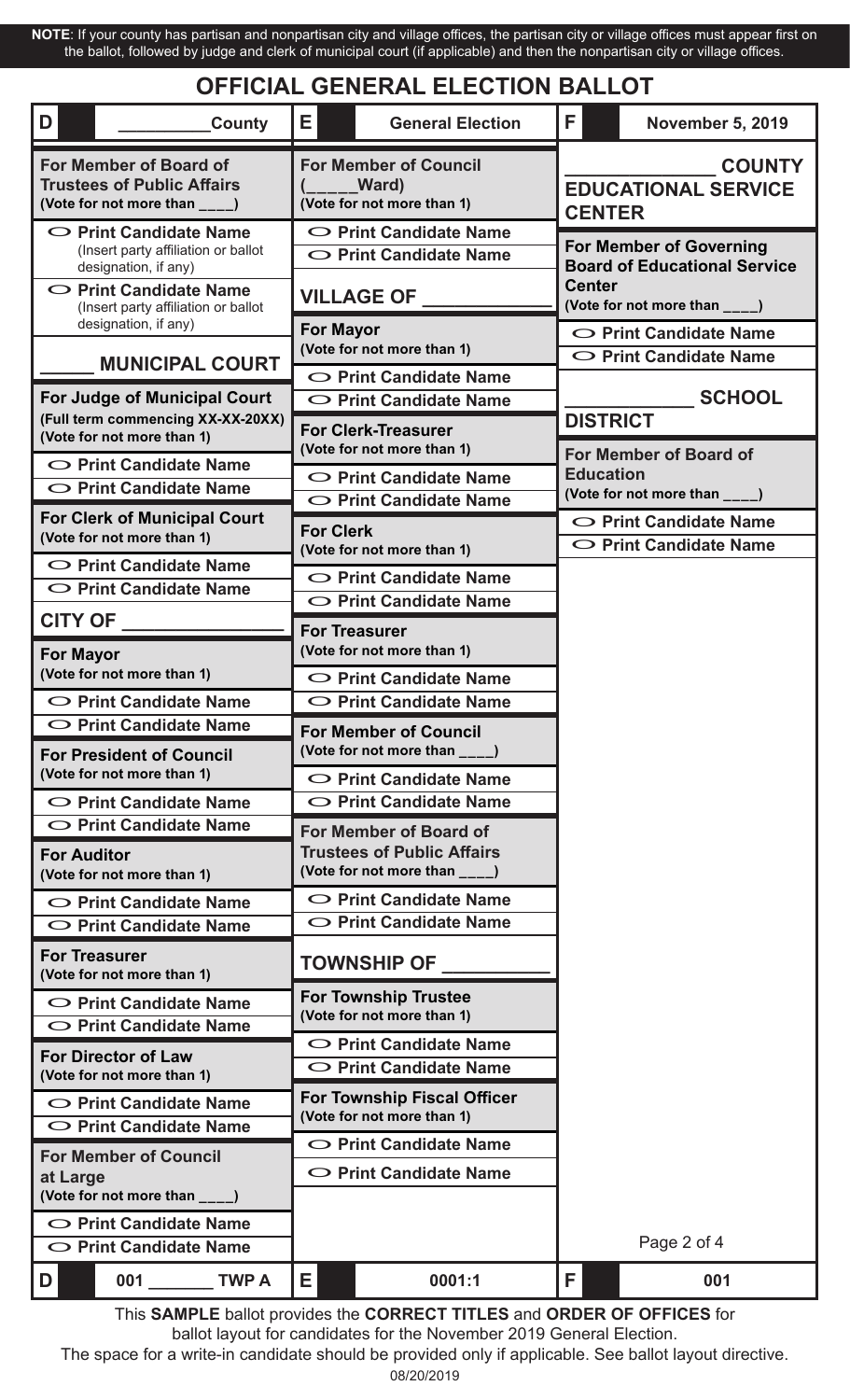# **OFFICIAL GENERAL ELECTION BALLOT**

| G<br><b>County</b>                                                                                                                                                                                                                                                                                                                                                                                                                                                                                                                                                                                                              | н                                              | <b>General Election</b>                                                                                                                                                                                                                                                                                                                                                                                                                                                                                                                                                                                                                                                                                                          |                                                                                                                           | <b>November 5, 2019</b>                                                                                                                                                                                                                                                                                                                                                                                                                                                                                                                                                                                                                                                                                                                  |  |
|---------------------------------------------------------------------------------------------------------------------------------------------------------------------------------------------------------------------------------------------------------------------------------------------------------------------------------------------------------------------------------------------------------------------------------------------------------------------------------------------------------------------------------------------------------------------------------------------------------------------------------|------------------------------------------------|----------------------------------------------------------------------------------------------------------------------------------------------------------------------------------------------------------------------------------------------------------------------------------------------------------------------------------------------------------------------------------------------------------------------------------------------------------------------------------------------------------------------------------------------------------------------------------------------------------------------------------------------------------------------------------------------------------------------------------|---------------------------------------------------------------------------------------------------------------------------|------------------------------------------------------------------------------------------------------------------------------------------------------------------------------------------------------------------------------------------------------------------------------------------------------------------------------------------------------------------------------------------------------------------------------------------------------------------------------------------------------------------------------------------------------------------------------------------------------------------------------------------------------------------------------------------------------------------------------------------|--|
| <b>Proposed Tax Levy</b><br>(Additional)                                                                                                                                                                                                                                                                                                                                                                                                                                                                                                                                                                                        | <b>Proposed Tax Levy</b><br>(Additional)       |                                                                                                                                                                                                                                                                                                                                                                                                                                                                                                                                                                                                                                                                                                                                  | <b>Proposed Bond Issue</b>                                                                                                |                                                                                                                                                                                                                                                                                                                                                                                                                                                                                                                                                                                                                                                                                                                                          |  |
| (name of subdivision, district, college,<br>library or board)<br>A majority affirmative vote is<br>necessary for passage.                                                                                                                                                                                                                                                                                                                                                                                                                                                                                                       |                                                | (name of school district)<br>A majority affirmative vote is<br>necessary for passage.                                                                                                                                                                                                                                                                                                                                                                                                                                                                                                                                                                                                                                            | (name of subdivision, district, college,<br>library or board)<br>A majority affirmative vote is<br>necessary for passage. |                                                                                                                                                                                                                                                                                                                                                                                                                                                                                                                                                                                                                                                                                                                                          |  |
| An additional tax for the benefit of<br>(name of subdivision submitting resolution or<br>public library)<br>rate not exceeding __________ mills<br>for each one dollar of valuation,<br>which amounts to<br>(rate expressed in dollars and cents)<br>for each one hundred dollars of<br>valuation, for<br>(life of indebtedness, number of<br>years levy to run, or a continuing<br>period of time)<br>commencing in<br>in ___________, first<br>(first year tax to be levied)<br>due in calendar year<br>(first calendar year tax due)<br>$\circ$ For the Tax Levy<br>$\circ$ Against the Tax Levy<br><b>Proposed Tax Levy</b> | the sum of<br>(number of mills)<br>be imposed) | Shall a levy be imposed by the<br>(name of school district)<br>for the purpose of<br>in.<br>(purpose shall be <b>boldface</b> type of at least twice<br>the size of the type immediately surrounding it)<br>(annual amount the levy is to produce)<br>and a levy of taxes to be made outside<br>of the ten-mill limitation estimated by the<br>county auditor to average<br>mills for each one<br>dollar of valuation, which amounts to<br>(rate expressed in dollars and cents)<br>for each one hundred dollars<br>of valuation, for a period of<br>(life of indebtedness or number of years levy is to<br>years, commencing in<br>(first year tax to be levied)<br>first due in calendar year<br>(first calendar year tax due) |                                                                                                                           | Shall bonds be issued by the<br>(name of subdivision)<br>for the purpose of<br>(purpose of the bond issue shall be printed in<br>boldface type)<br>in the principle amount of<br>(principle amount of the bond issue)<br>to be repaid annually over a maximum<br>period of<br>(the maximum number of years over which the<br>principle of the bonds may be paid)<br>years, and an annual levy of<br>property taxes be made outside the<br>(as applicable, "ten-mill", or " charter tax")<br>limitation, estimated by the county<br>auditor to average over the<br>repayment period of the bond issue<br>mills<br>(number of mills)<br>for each one dollar of tax valuation,<br>which amounts to<br>(rate expressed in dollars and cents) |  |
| (Renewal)<br>(name of subdivision, district, college,<br>library or board)<br>A majority affirmative vote is<br>necessary for passage.                                                                                                                                                                                                                                                                                                                                                                                                                                                                                          |                                                | O FOR THE TAX LEVY<br>$\circ$ AGAINST THE TAX LEVY                                                                                                                                                                                                                                                                                                                                                                                                                                                                                                                                                                                                                                                                               | in calendar year                                                                                                          | for each one hundred dollars of<br>tax valuation, commencing in<br>, first due<br>(first year tax to be levied)<br>(first calendar year tax due)<br>to pay the annual debt charges on the<br>bonds, and to pay debt charges on any<br>notes in anticipation of those bonds?                                                                                                                                                                                                                                                                                                                                                                                                                                                              |  |
| A renewal of a tax for the benefit of<br>(name of subdivision submitting resolution or<br>public library)<br>for the purpose of                                                                                                                                                                                                                                                                                                                                                                                                                                                                                                 |                                                |                                                                                                                                                                                                                                                                                                                                                                                                                                                                                                                                                                                                                                                                                                                                  |                                                                                                                           | $\circ$ For the bond issue<br>$\circ$ Against the bond issue                                                                                                                                                                                                                                                                                                                                                                                                                                                                                                                                                                                                                                                                             |  |
| mills<br>at a rate not exceeding<br>for each one dollar of valuation, which<br>amounts to<br>(rate expressed in dollars and cents)<br>for each one hundred dollars of<br>valuation, for<br>(life of indebtedness, number of<br>years levy to run, or a continuing<br>period of time)<br>commencing in<br>(first year tax to be levied)<br>first due in calendar year<br>(first calendar year tax due)<br>$\circ$ For the Tax Levy                                                                                                                                                                                               |                                                |                                                                                                                                                                                                                                                                                                                                                                                                                                                                                                                                                                                                                                                                                                                                  |                                                                                                                           |                                                                                                                                                                                                                                                                                                                                                                                                                                                                                                                                                                                                                                                                                                                                          |  |
| $\circ$ Against the Tax Levy                                                                                                                                                                                                                                                                                                                                                                                                                                                                                                                                                                                                    |                                                |                                                                                                                                                                                                                                                                                                                                                                                                                                                                                                                                                                                                                                                                                                                                  |                                                                                                                           |                                                                                                                                                                                                                                                                                                                                                                                                                                                                                                                                                                                                                                                                                                                                          |  |
|                                                                                                                                                                                                                                                                                                                                                                                                                                                                                                                                                                                                                                 |                                                |                                                                                                                                                                                                                                                                                                                                                                                                                                                                                                                                                                                                                                                                                                                                  | Page 3 of 4                                                                                                               |                                                                                                                                                                                                                                                                                                                                                                                                                                                                                                                                                                                                                                                                                                                                          |  |
| 001<br><b>TWP A</b><br>G                                                                                                                                                                                                                                                                                                                                                                                                                                                                                                                                                                                                        | н                                              | 0001:1                                                                                                                                                                                                                                                                                                                                                                                                                                                                                                                                                                                                                                                                                                                           |                                                                                                                           | 001                                                                                                                                                                                                                                                                                                                                                                                                                                                                                                                                                                                                                                                                                                                                      |  |

This **SAMPLE** ballot provides the **CORRECT** ballot format for local questions or issues that may appear on the ballot.